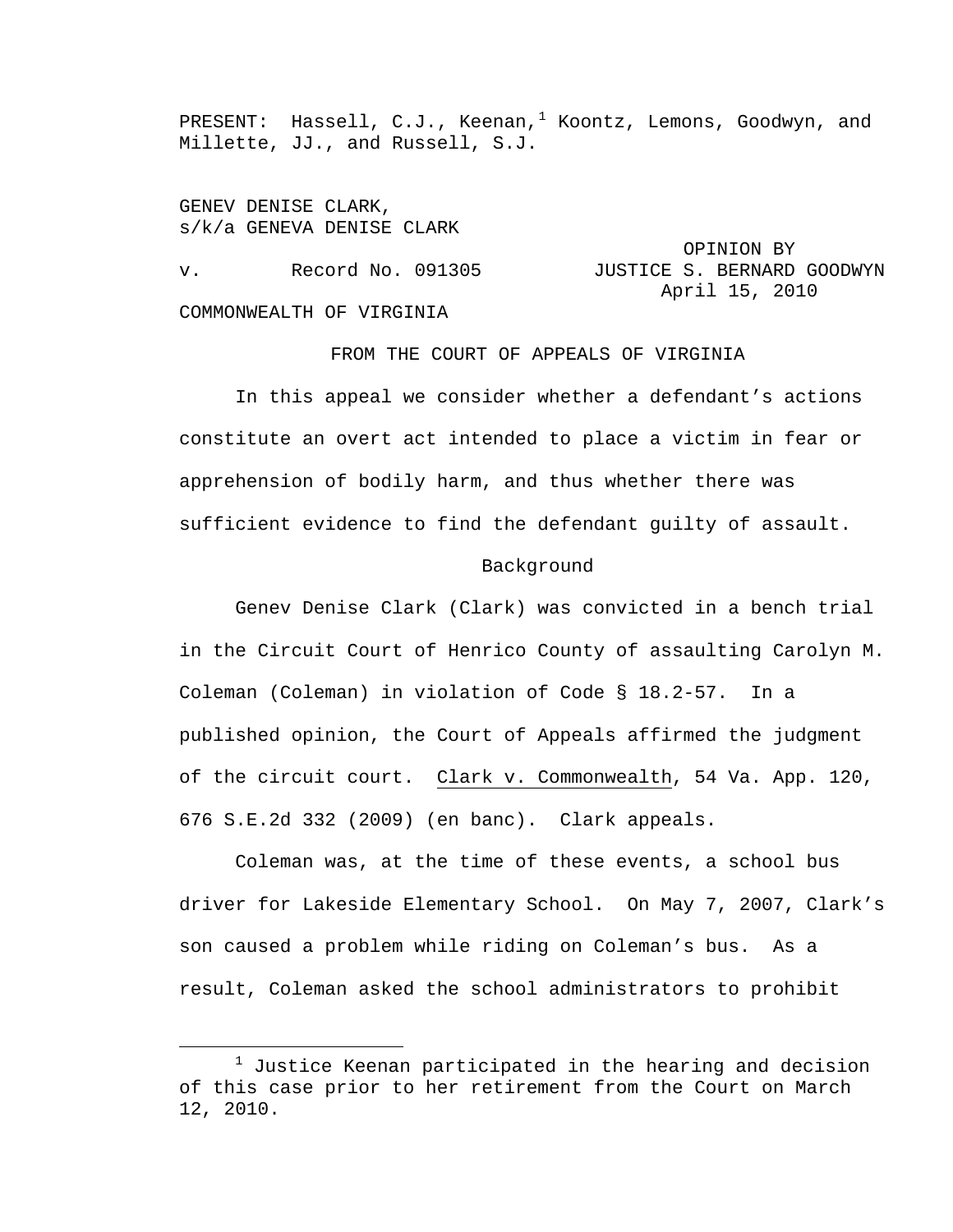Clark's son from riding the school bus for a period of time and they did so.

The next day, at approximately 7 a.m., Coleman arrived at Lakeside Elementary School to "drop off" children at the school. As on other mornings, Coleman's school bus was the first to arrive. Coleman drove the school bus into the bus circle and, seeing a brown automobile parked in the circle, Coleman stopped directly behind it. Other school buses came in behind her bus. Susan Bernstein, who also serves as a bus driver for Lakeside Elementary School, testified that the parked vehicle, which was later identified as Clark's vehicle, "was blocking all of us from moving." The bus circle is posted with signs indicating that the circle is reserved exclusively for buses.

As Coleman waited in the bus circle for someone from the school to meet the children she was "dropping off," she saw Clark and her son standing in the vicinity of the parked vehicle. Coleman opened the bus door to let in a student who was waiting for the school to open and, while the bus door was still open, Clark approached the bus. Bernstein testified that Clark came within two feet of the bus. Clark said to Coleman, "I told you I'm going to get you, bitch, don't care, I don't care where you at, if you're on the school ground, if you're in the school, or you're in the grocery store [I'm going to]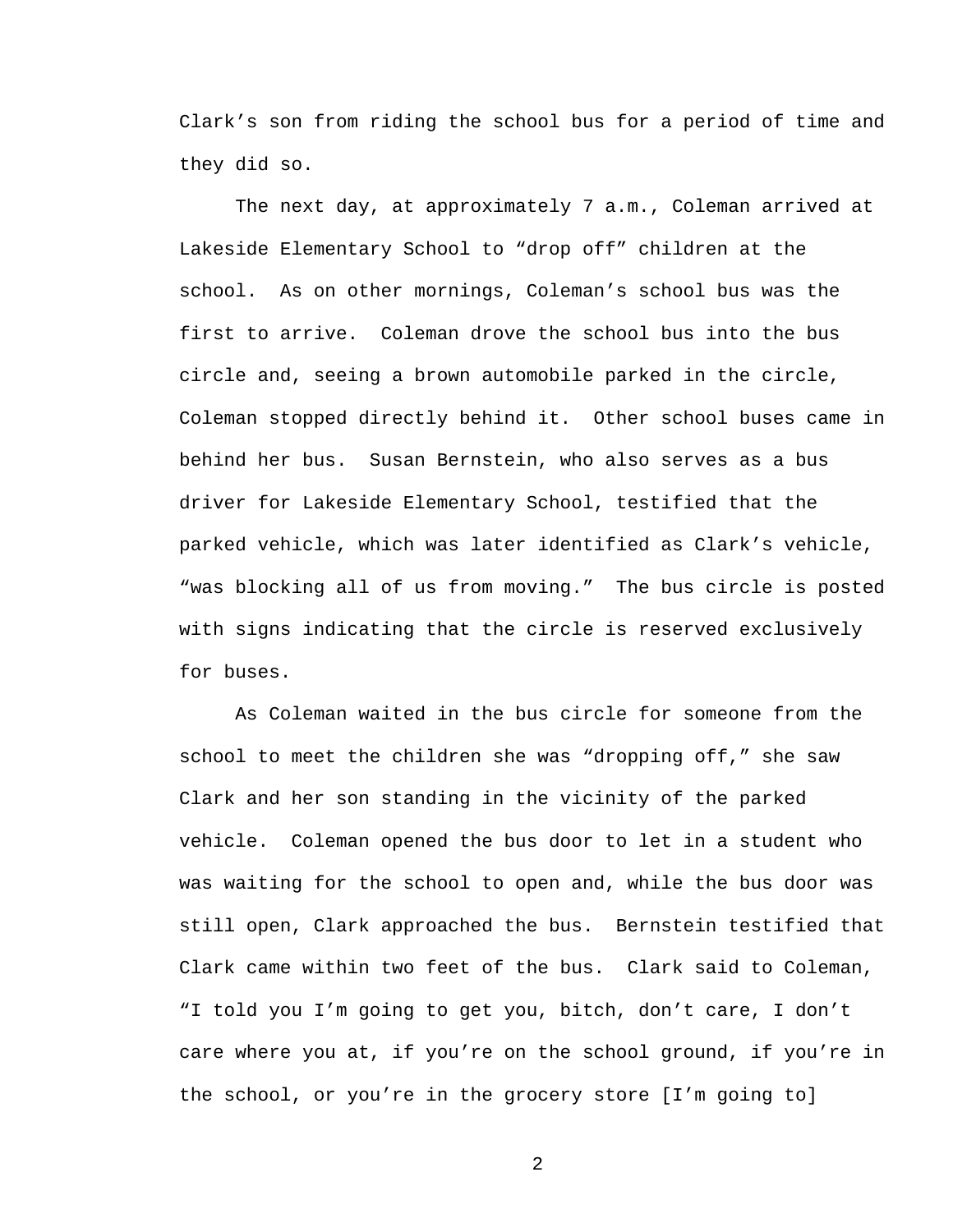[f]uck you up." Clark had her arms crossed and her lips pursed. Coleman shut the bus door and "called" for a supervisor and a police officer. Clark continued to stand outside the school bus and to curse, but left when the principal arrived.

Late in the afternoon of that same day, at approximately 4:20 p.m., Coleman drove her bus into the bus circle to pick up children participating in after-school activities at the elementary school. As Coleman opened the bus door, preparing to disembark, Clark approached the bus door and said, "Bitch, like I say, I'm going to get you." Coleman immediately shut the bus door, instead of exiting as planned. After Coleman shut the bus door, Clark stood outside the bus.

Clark was charged with assaulting Coleman in violation of Code § 18.2-57. At the close of the Commonwealth's evidence at trial, and again at the close of the defense's evidence, Clark moved to strike, contending that Clark's words were insufficient to constitute an assault and there was "no real physical action" by Clark. The circuit court overruled the motions, finding Clark guilty of assault. Clark appealed to the Court of Appeals.

In an unpublished opinion, the Court of Appeals reversed the judgment of the circuit court, concluding that the evidence was not sufficient to find Clark guilty of assault because her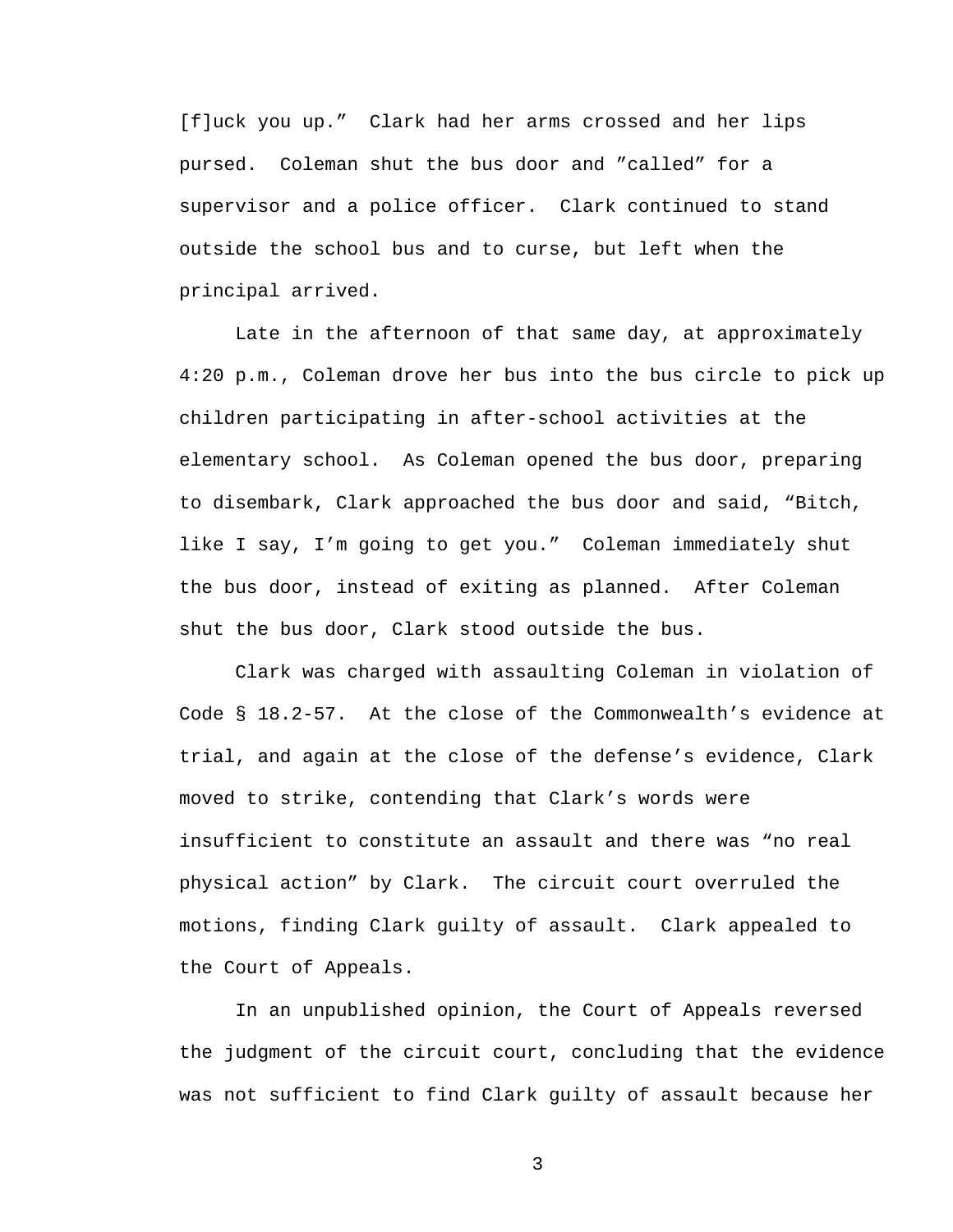behavior did not constitute an overt act in furtherance of an assault. Clark v. Commonwealth, Record No. 2656-07-2 (Dec. 23, 2008). Upon rehearing en banc, however, the Court of Appeals affirmed the circuit court's judgment. The Court of Appeals stated that Clark's behavior, when viewed in its totality, "constituted an overt act which was committed with the requisite intent and put Coleman in reasonable fear or apprehension of bodily harm," and held that the evidence was therefore sufficient to find Clark guilty of assault. Clark, 54 Va. App. at 134-35 & n.5, 676 S.E.2d at 339-40 & n.5.

## Analysis

Clark argues that the Court of Appeals erred in holding that the evidence was sufficient to find her guilty of assault. She argues that her actions in approaching Coleman's school bus, verbally threatening Coleman and returning to the bus later that day to deliver another threat did not constitute an overt act in furtherance of an assault. Clark argues that this Court has consistently held that words alone are insufficient to constitute an assault. Contending that her sole physical action was walking towards the school bus, Clark relies on Bennett v. Commonwealth, 35 Va. App. 442, 546 S.E.2d 209 (2001), to argue that threatening words coupled with the act of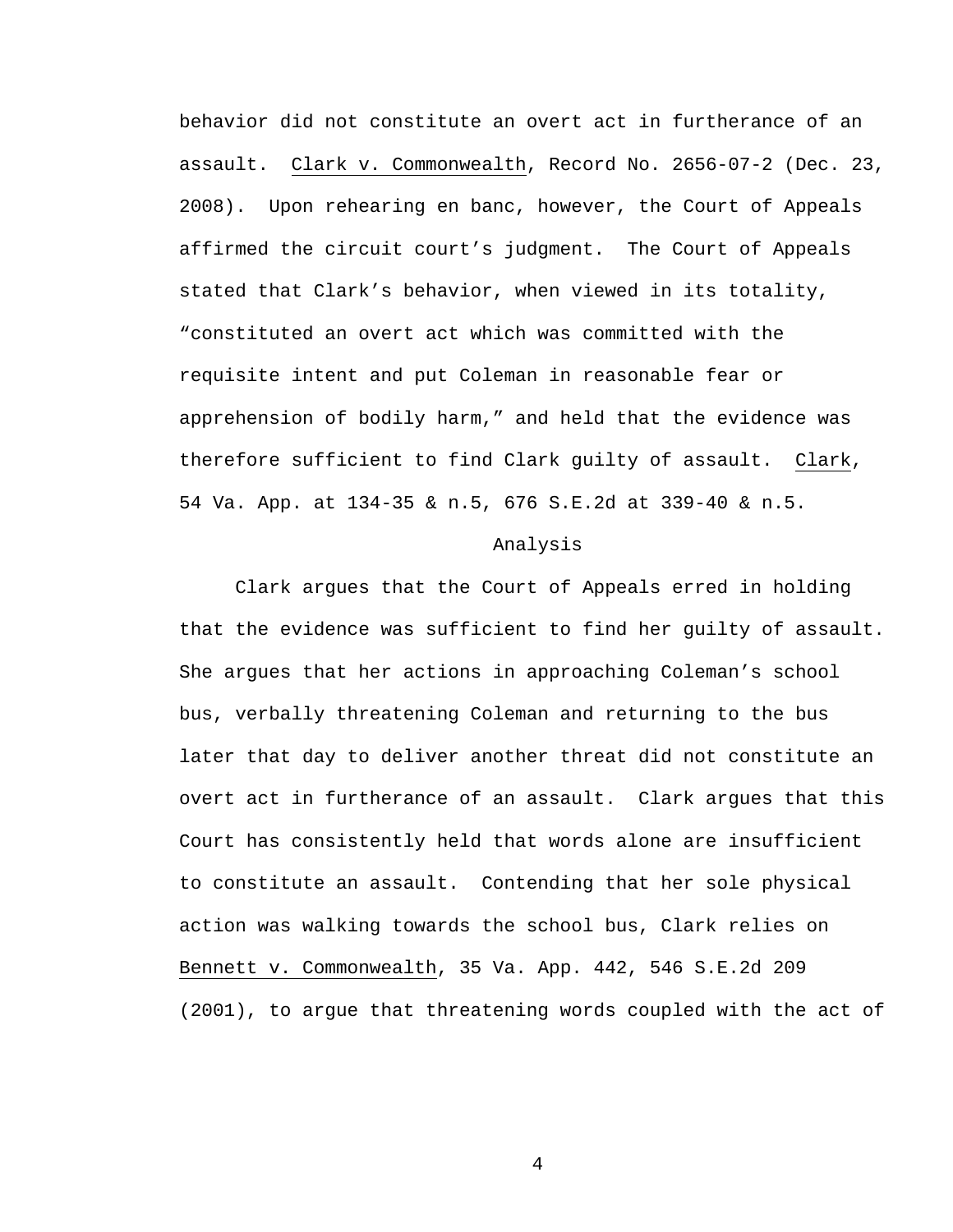walking towards the school bus do not support the holding that Clark engaged in an overt act for purposes of an assault.<sup>[2](#page-4-0)</sup>

Responding, the Commonwealth contends that Clark, in relying on Bennett, fails to distinguish the conditional threats asserted in Bennett from Clark's unconditional threat and "the totality of the acts in which she engaged in this case." The Commonwealth urges this Court to view Clark's verbal threats in the context in which they were uttered and the actions associated with them. The Commonwealth claims that Clark's reappearance outside of Coleman's bus demonstrated Clark's intent to act on her earlier threat, and that there was sufficient evidence to find her guilty of assault.

When considering a challenge to the sufficiency of the evidence to sustain a conviction, this Court reviews "the evidence in the light most favorable to the prevailing party at trial and consider[s] all inferences fairly deducible from that evidence." Jones v. Commonwealth, 276 Va. 121, 124, 661 S.E.2d 412, 414 (2008). This Court will only reverse the judgment of the trial court if the judgment " 'is plainly wrong or without evidence to support it.' " Wilson v. Commonwealth, 272 Va. 19, 27, 630 S.E.2d 326, 330 (2006) (quoting Code § 8.01-680). "If

<span id="page-4-0"></span> <sup>2</sup>  $2$  Clark has not challenged whether the evidence sufficiently proved that she created a "reasonable fear or apprehension in the victim." Carter v. Commonwealth, 269 Va.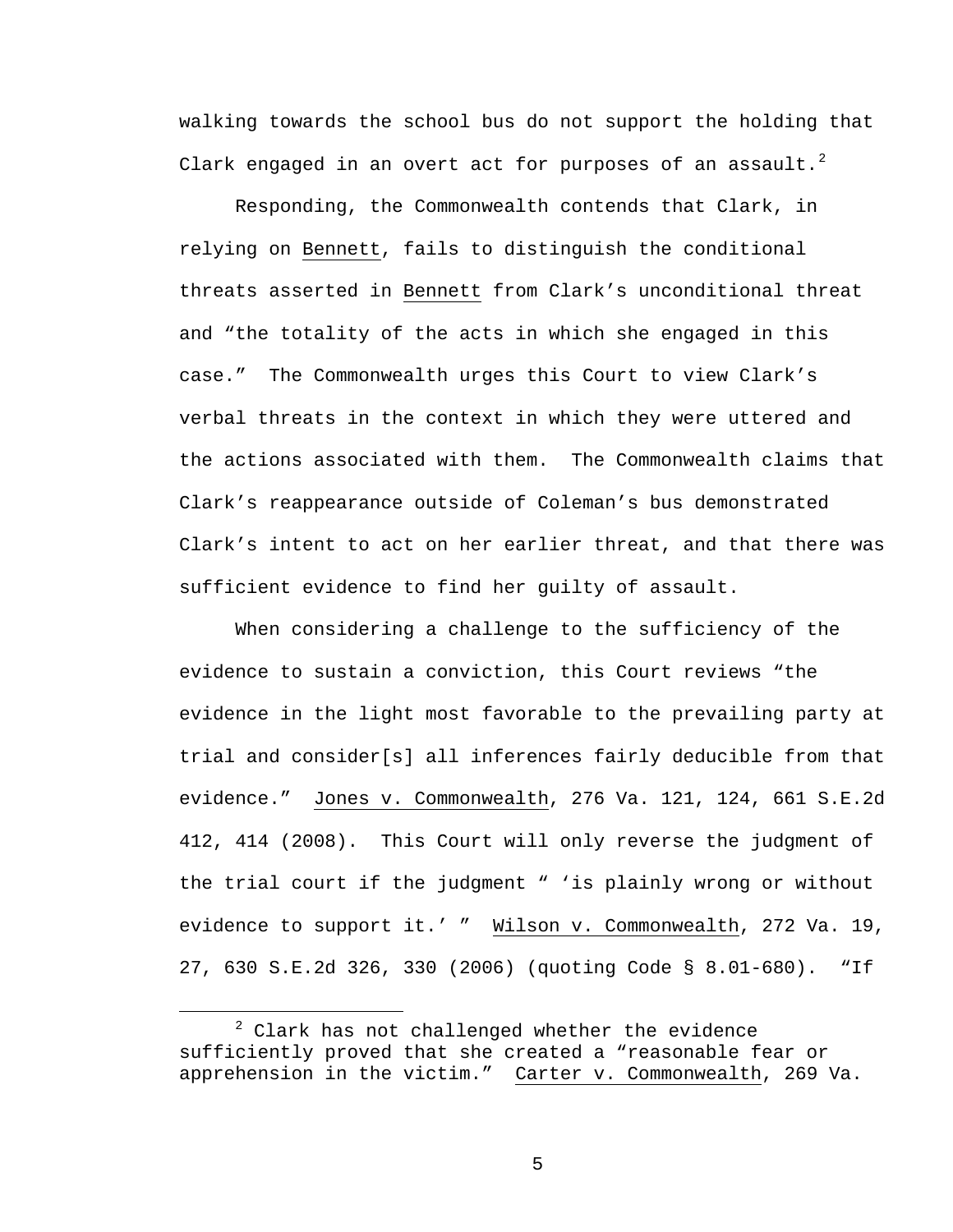there is evidence to support the convictions, the reviewing court is not permitted to substitute its own judgment, even if its opinion might differ from the conclusions reached by the finder of fact at the trial." Commonwealth v. Jenkins, 255 Va. 516, 520, 499 S.E.2d 263, 265 (1998).

The penalty for assault is set forth in Code § 18.2-57, but because the elements of assault are not statutorily defined, this Court must apply the common law definition. "At common law, assault was both a crime and a tort." Carter v. Commonwealth, 269 Va. 44, 46, 606 S.E.2d 839, 841 (2005). Specifically,

[t]he common law crime of assault required an attempt or offer committed with an intent to inflict bodily harm coupled with the present ability to inflict such harm. The common law tort of assault could be completed if the tortfeasor engaged in actions intended to place the victim in fear of bodily harm and created a well-founded fear in the victim.

Id. (citation omitted).

i<br>Li

Like many jurisdictions, Virginia has merged the common law crime with the common law tort of assault. Id. at 47, 606 S.E.2d at 841. Combining the criminal and tort elements, this Court has held that a common law assault "occurs when an assailant engages in an overt act intended to inflict bodily harm and has the present ability to inflict such harm or

<sup>44, 47, 606</sup> S.E.2d 839, 841 (2005). Therefore, this Court will not consider this issue on appeal. Rule 5:17; Rule 5:25.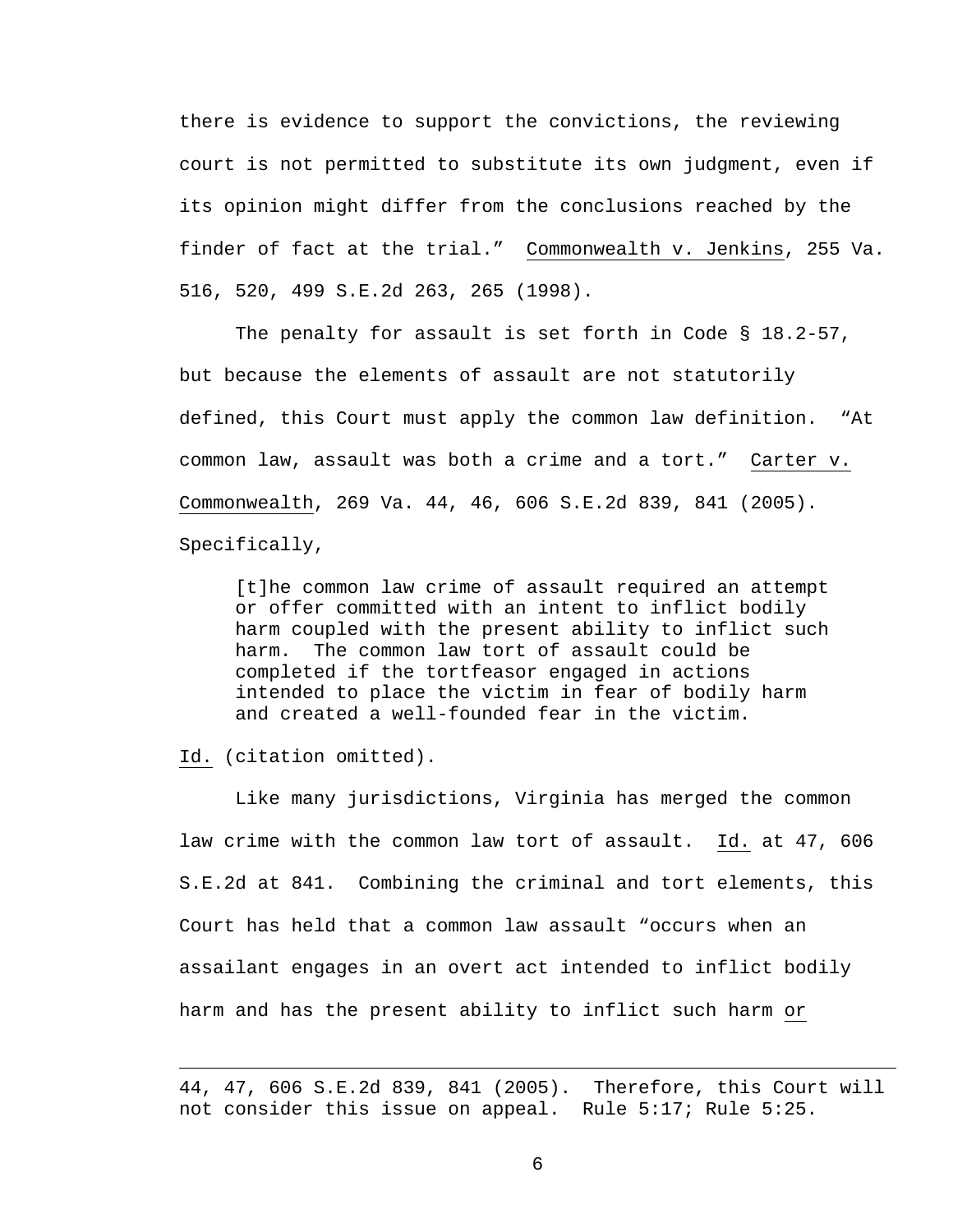engages in an overt act intended to place the victim in fear or apprehension of bodily harm and creates such reasonable fear or apprehension in the victim." Id. Regarding the common law crime of assault, this Court has stated that because assault requires an overt act, words alone are never sufficient to constitute an assault. Harper v. Commonwealth, 196 Va. 723, 733, 85 S.E.2d 249, 255 (1955); see also Merritt v. Commonwealth, 164 Va. 653, 658, 180 S.E. 395, 397 (1935).

Clark relies heavily on the Court of Appeals' rationale in Bennett to support her position that she did not commit an assault. In Bennett, the police officers entered the defendant's home to investigate a "criminal complaint." 35 Va. App. at 446, 546 S.E.2d at 211. Upon seeing the officers, the defendant approached within inches of them, shouted profanities and stated that if they did not leave "it would be an 'F'ing blood bath." Id. at 446-47, 546 S.E.2d at 211. The defendant gestured with his hands while speaking, but did not physically threaten the officers. Id. at 447, 546 S.E.2d at 211. The Court of Appeals held that the evidence was insufficient to sustain a conviction for assault because the defendant, although he approached from 20 feet to within inches of two police officers, shouting profanities and insisting that they leave his house, "made no overt act or attempt to physically harm either officer." Id. at 449, 546 S.E.2d at 212.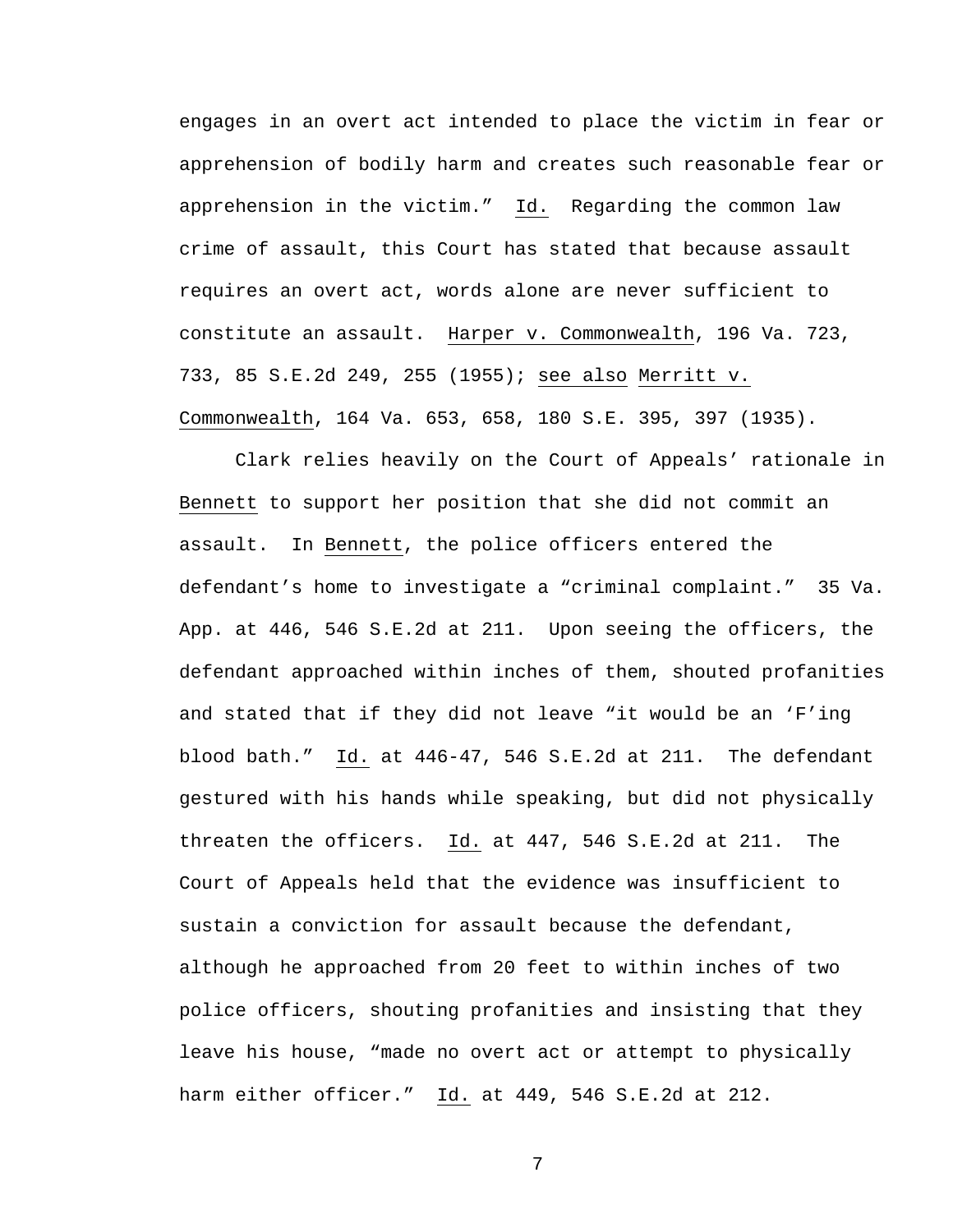The holding by the Court of Appeals in Bennett is not applicable to the factual circumstances in the instant case and it does not deal with the alternative recognized in Carter, that an assault may be proven by a defendant's actions that were intended to place the victim in fear of bodily harm and which created a well-founded fear in the victim. As stated by the Court of Appeals in its opinion in this case, in Bennett the Court of Appeals made no distinction between the criminal and tort law definitions of assault and it analyzed the evidence only under the definition of assault requiring proof of an overt act "'accompanied with circumstances denoting an intention coupled with a present ability of using actual violence.'" Clark, 54 Va. App. at 131, 676 S.E.2d at 338 (quoting Bennett, 35 Va. App. at 449, 546 S.E.2d at 212) (internal quotation marks omitted). The Court of Appeals also noted in its opinion in this case that the evidence in the Bennett case proved that the threat Bennett made was a conditional one, and that the circumstances failed to support a finding that Bennett had either an actual intention to batter or a present ability to do so in the fashion he threatened. Id. at 131-32, 676 S.E.2d at 338. We agree with the Court of Appeals that the circumstances in this case are legally and factually distinguishable from those present in the Bennett case.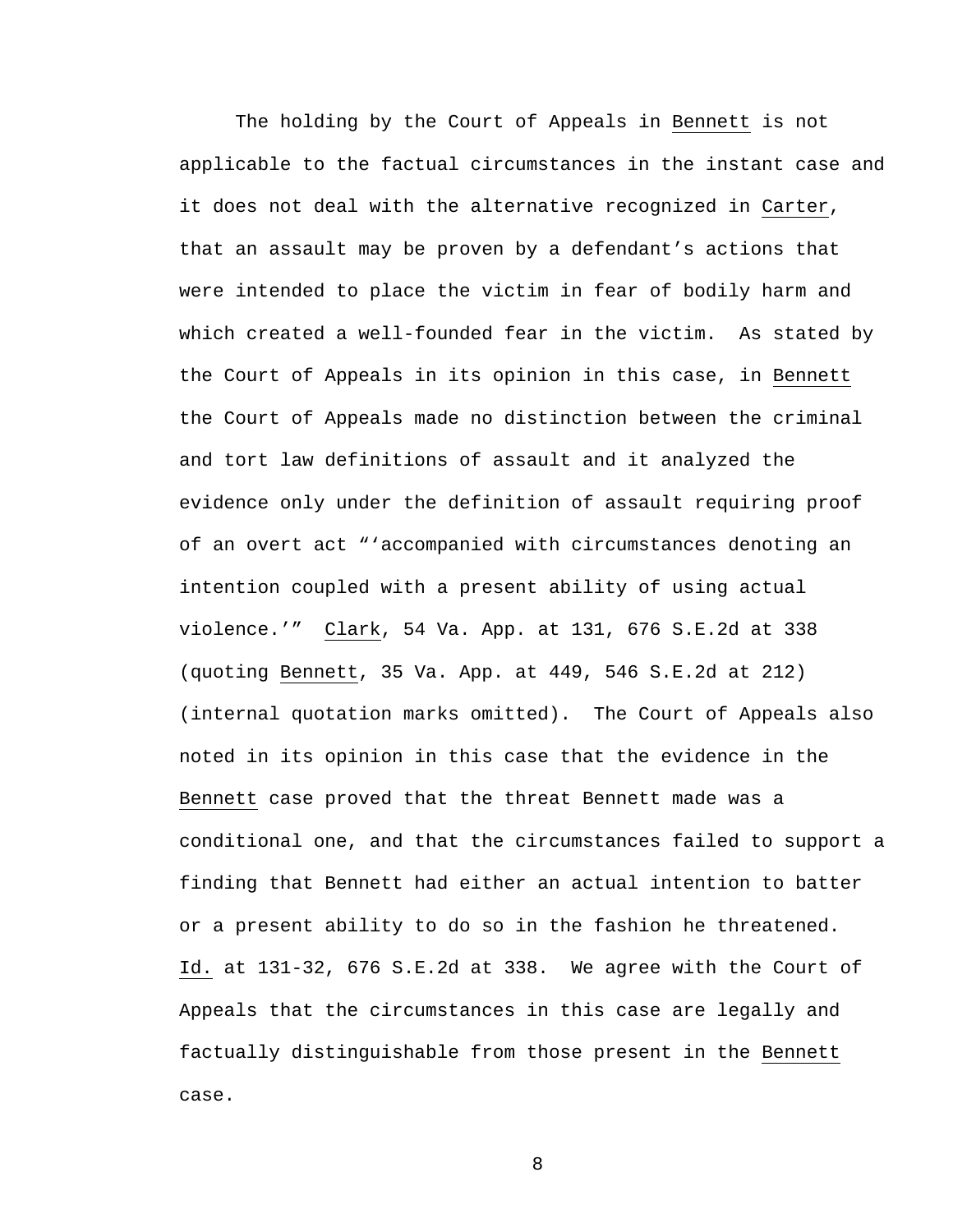The relevant question in this case is whether Clark committed an overt act with the intent to place Coleman in fear or apprehension of bodily harm. See Carter, 269 Va. at 46-47, 606 S.E.2d at 841. Words and prior conduct are highly relevant in shedding light on intent and the context within which certain actions transpired. A perpetrator's intent may be inferred from the nature of the overt act and the surrounding circumstances.

We must interpret Clark's reappearance outside of Coleman's school bus and her renewed threat, on the afternoon of May 8, in the context of Clark's previous statements and actions. Clark threatened to harm Coleman anywhere she could be found. Later, that same day, as Coleman was about to exit the school bus, Clark appeared outside of Coleman's opened bus door, saying, "I'm going to get you." Given Clark's previous threat to inflict bodily harm upon Coleman, her reappearance at a place where she had no explained reason for being, and her blocking Coleman's path of exit and her unconditional threat to "get" Coleman, Clark's act of approaching the bus could be understood as indicating a purpose to inflict bodily contact or injury upon Coleman. Therefore, there is sufficient evidence that Clark engaged in an overt act intended to place Coleman in fear or apprehension of bodily harm by approaching Coleman's bus that afternoon.